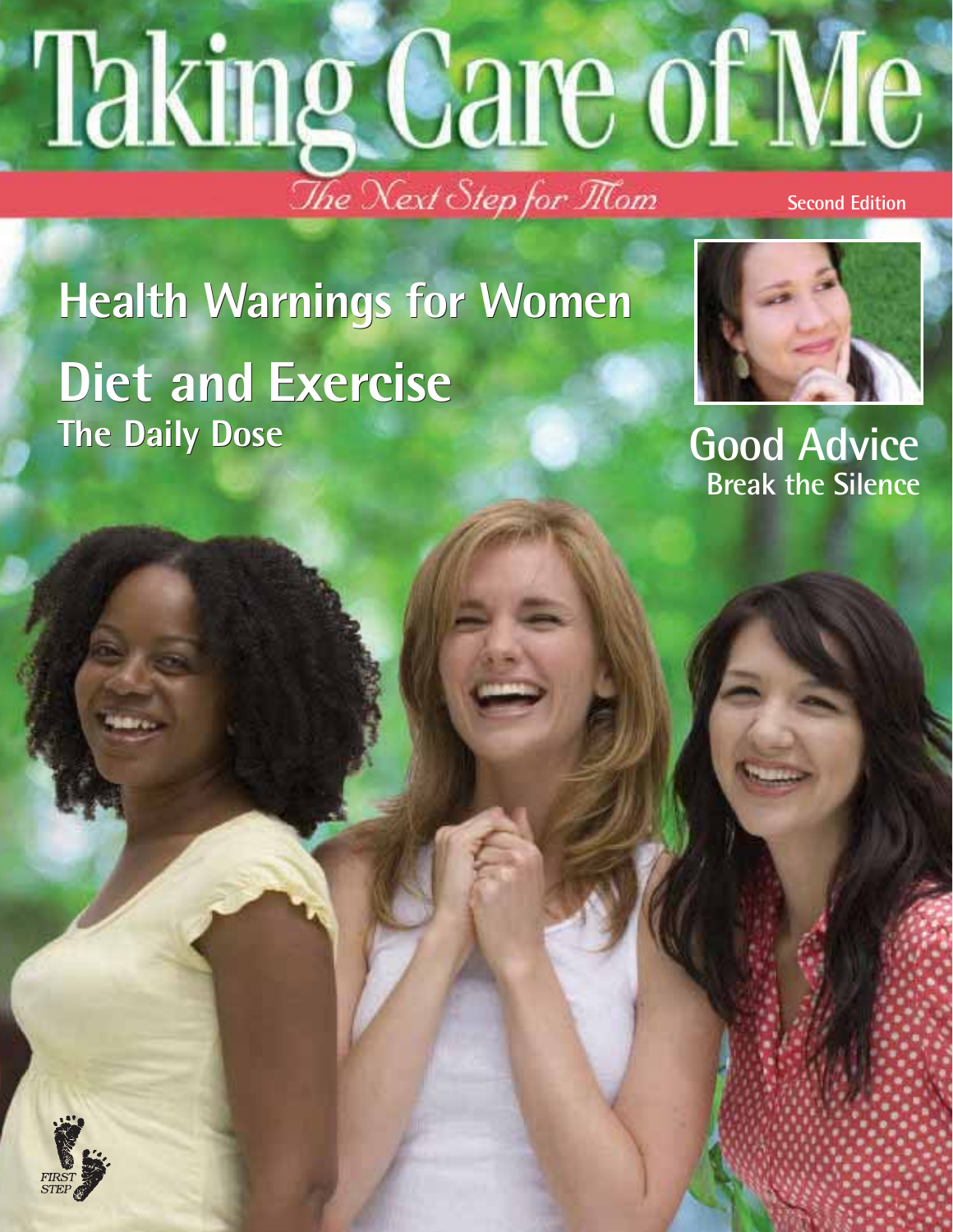

#### Moms are known to put their families first. But you shouldn't give up on taking care of yourself.

**Taking Care of Me** offers ways to reconnect with your physical and emotional feelings. It provides ideas on how you can feel happier and be healthier. Pick one idea to start and give it a try. Don't forget to share what you learn with family and friends.

**Giving birth to a child changes most women forever. Maybe you are a first-time mom, you might have just had another baby or perhaps your family was complete a few years ago. Whatever your situation, you have many choices to make and so much to take care of, especially yourself.** 



## **Contents**





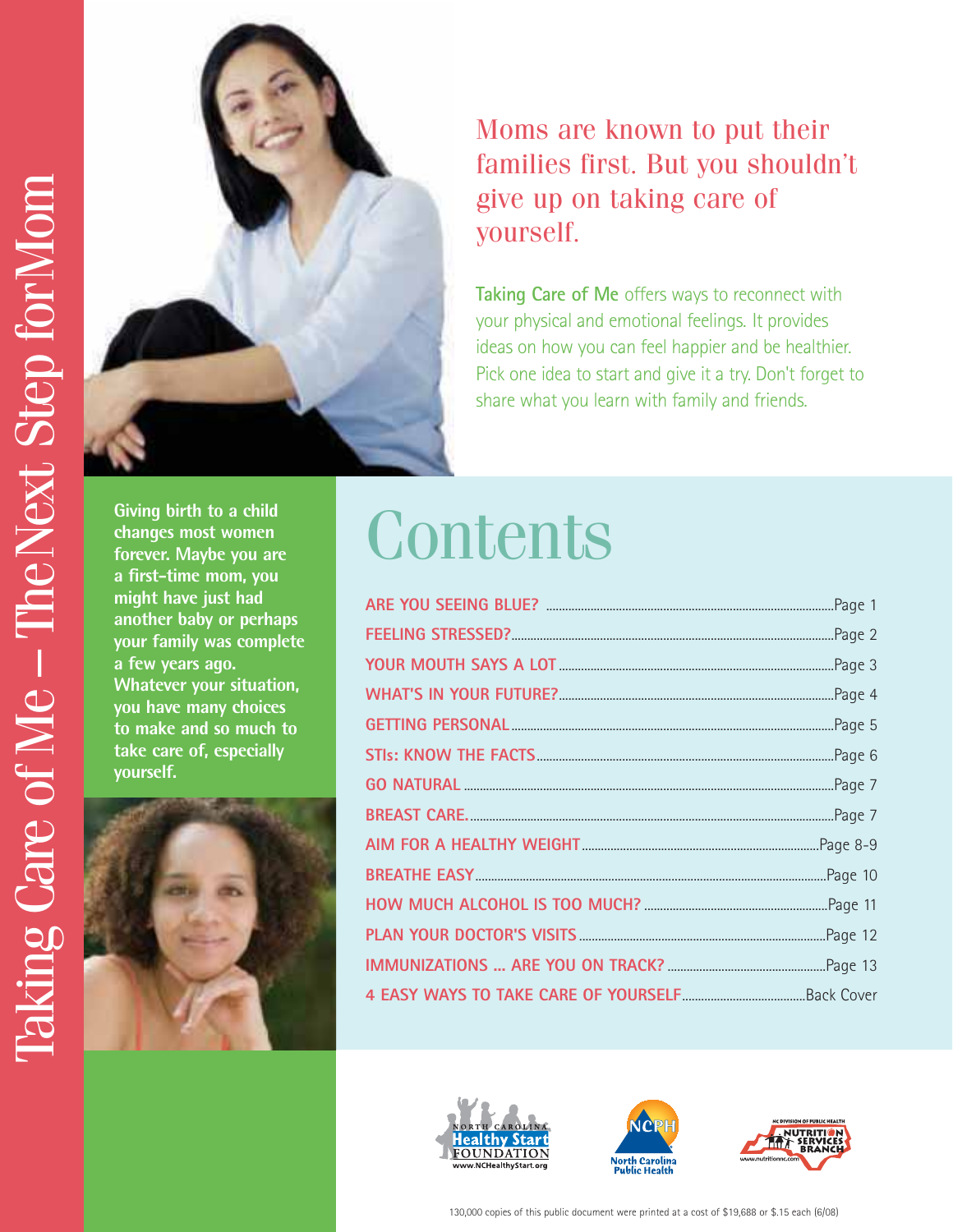## Are you seeing**BLUE?**

#### **TIPS TO MAKE THE BABY BLUES LOOK A LITTLE MORE ROSY 5**

- **1. Don't try to be "Super Mom." Take time to care for yourself.**
- **2. Rest and sleep when your baby sleeps.**
- **3. Talk to other moms about their experiences and what helped them.**
- **4. Ask friends and family to help with chores and taking care of the baby.**
- **5. Practice ways to reduce stress. For some stress-busting tips, see page 2.**



We're not talking about the color of your baby's blanket or your favorite sports team. We're talking about the "baby blues." It's normal to feel overwhelmed or confused after you have a baby. Almost half of new mothers feel "blue" after giving birth. This happens because your body and your life are going through a lot of changes. Your hormones are changing. You're probably not getting much sleep. You may be worried that you won't do a good job taking care of your baby. The "baby blues" are normal and usually only last a little while. There are things you can do to help you stop seeing blue.

#### **When are these feelings more serious?**

Feeling down is normal in the first few weeks after your baby is born. But if these feelings don't go away after 3 to 4 weeks, you might have a more serious condition called postpartum depression. You need to ask for help — immediately. Postpartum depression is extended periods of feeling very sad, hopeless or depressed after childbirth. Some signs are excessive talking, worrying, crying, extreme change in appetite, inability to sleep or care for your baby.

#### **Is this depression?**

Do you have any of the signs of postpartum depression? If you answer yes to any of these questions, or have been feeling sad a lot, it is time to get help. Talk to your healthcare provider, go to the emergency room or call 911 to get help right away.

| Do you                                               | Yes | No |
|------------------------------------------------------|-----|----|
| feel restless or irritable?                          |     |    |
| feel sad or hopeless?                                |     |    |
| cry a lot?                                           |     |    |
| have little motivation?                              |     |    |
| eat too much or not enough?                          |     |    |
| feel worthless or guilty?                            |     |    |
| have trouble sleeping?                               |     |    |
| worry about your baby a lot?                         |     |    |
| have headaches, chest pains, or a racing heart?      |     |    |
| have no interest in being around friends and family? |     |    |
| feel like hurting yourself or your baby?             |     |    |

#### **Break the silence**

Some women don't get help for their depression because they are embarrassed or feel guilty. They may be ashamed of feeling bad at a time when they are supposed to be happy. But you shouldn't suffer in silence. Postpartum depression happens to all kinds of women. If you're feeling depressed, talk to your health care provider right away.

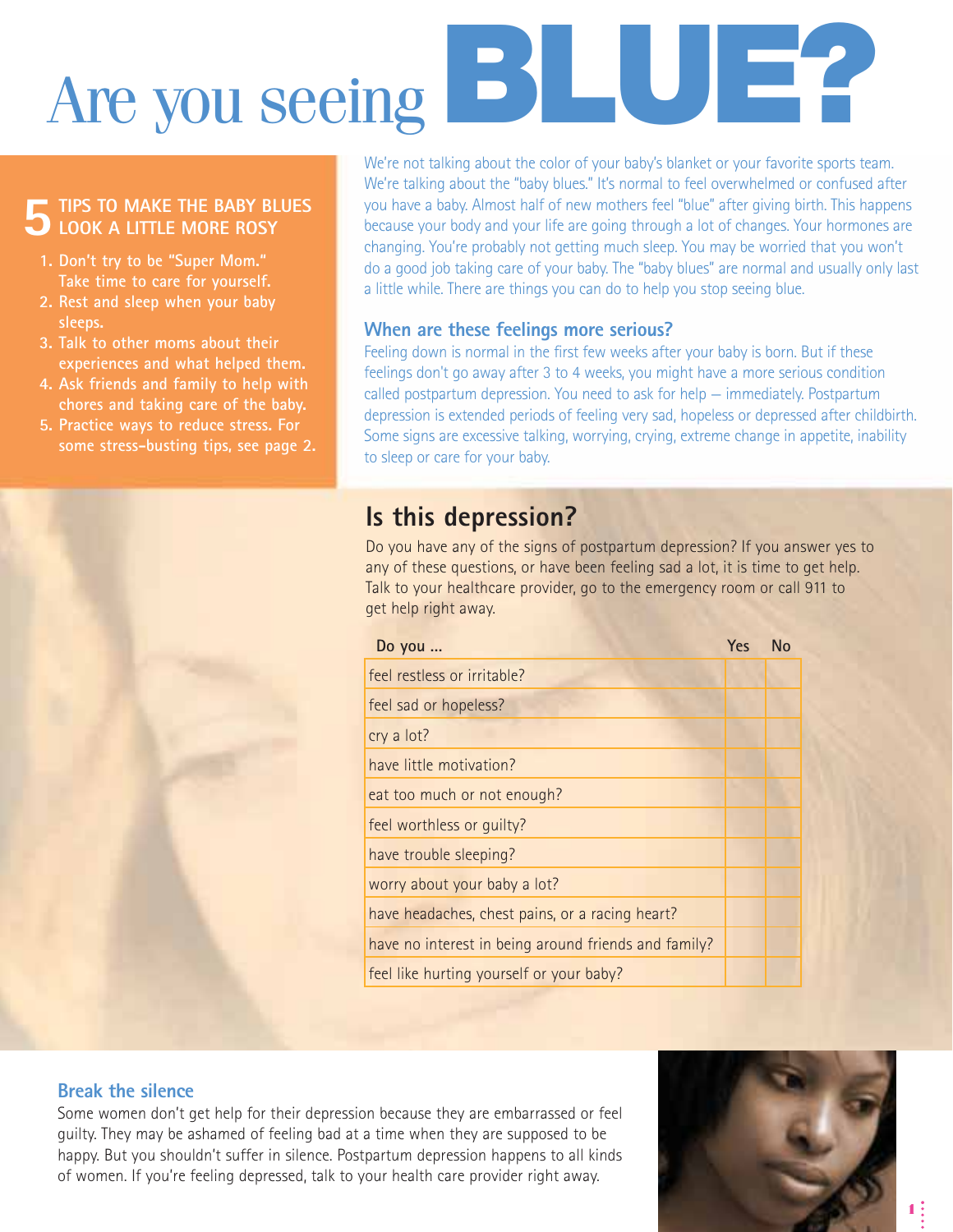

**Stress is a normal part of life. At times, stress can be helpful. It can make you more alert and ready to face life's challenges. Even happy events, like having a baby can be stressful. Sometimes, your life may have too much stress which can cause health problems and make you feel sad or irritable.** 

# Feeling stressed?

Stress can affect everyone differently. Often, you know when you are stressed. At other times, you might not recognize the signs of stress right away. Here are some ways people's bodies tell them they are stressed.

Check the things that happen to you. You can add your own ideas too.

- 
- 
- 
- ❏ Hard time sleeping ❏ Pounding heart
- ❏ Unable to concentrate ❏ Muscle tension
- 
- Other signs:
- ❏ Back pain ❏ Indigestion or gas pains
- ❏ Grinding your teeth ❏ Loss of appetite or eating too much
- ❏ Headaches ❏ Upset stomach
	-
	-
- ❏ Feeling grouchy ❏ Ringing in the ears

Now that you can recognize when you're feeling stressed, what can you do about it? Here are some healthy ideas for controlling your stress. Which ones work for you?

- **1** Get some exercise even a quick walk will help.
- **2** Listen to your favorite music go ahead, sing along.
- **3** Talk to a friend, or lots of friends.

\_\_\_\_\_\_\_\_\_\_\_\_\_\_\_\_\_\_\_\_\_\_\_\_\_\_\_\_\_\_\_\_\_\_\_\_\_\_\_\_\_\_\_\_\_\_\_\_\_\_\_\_\_\_\_\_

- **4** Do something that makes you laugh tell a joke, watch a funny movie.
- **5** Take a warm bath.
- **6** Read a magazine.
- **7** Ask for help from a trusted friend or family member.
- **8** Set priorities only concentrate on doing the things that are most important.
- **9** Pray or meditate.
- **10** Give a hug and get a hug in return.

Smoking, drinking, taking medicines or drugs to deal with stress gives you a short-term sense of relief, but can cause long-term health problems. If you do any of these to get rid of stress, call the **NC Family Health Resource Line at 1-800-367-2229** for help on how to stop.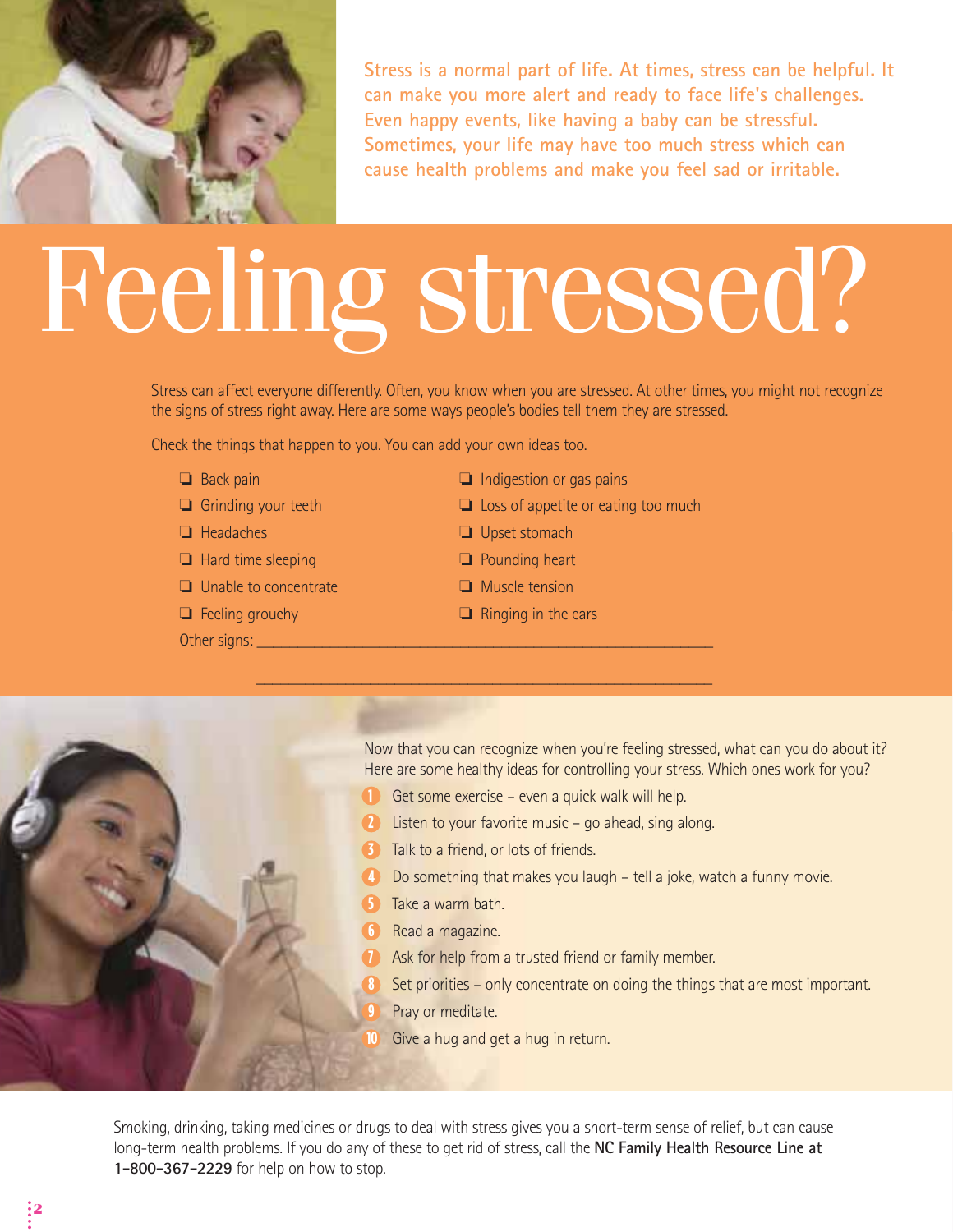

## Your Mouth Says a Lot

Some say laughter is the best medicine. And that's pretty good advice. Laughing and smiling can help reduce stress and make you feel good. It's also good advice to listen to what your mouth is telling you. If your gums are swollen, tender or bleeding, you may have periodontal (gum) disease. This is a serious disease that if left untreated can lead to tooth loss and pain. Hormone changes, stress, diet and medicines can cause gum problems. Women who have gum disease during pregnancy are seven times more likely to have a baby that is born too early or too small.

## **TAKE A DAILY DOSE**

All women should take a multivitamin with 400 micrograms of folic acid every day. Folic acid can improve your health and help reduce the risk of some types of cancer and heart disease. Make sure you take a multivitamin with folic acid for at least one month before becoming pregnant. Folic acid may prevent certain birth defects. During pregnancy most women take special "prenatal" vitamins. These have higher amounts of folic acid, calcium and iron that are needed during pregnancy. After the baby comes, you can switch back to your regular multivitamin. If you have trouble swallowing your vitamin, try chewables. By the way, multivitamins don't cause weight gain. And generics are just as good as brand names.

#### **MULTIVITAMINS: Tips for a healthy mouth**

- Brush your teeth for at least 2 minutes, twice a day, with fluoride toothpaste.
- Use a toothbrush with soft bristles. Replace it every 3 or 4 months.
- Don't smoke or chew tobacco. Smoking and chewing tobacco can cause gum problems and mouth cancer.
- Use dental floss every day to get rid of the food that gets stuck between your teeth.
- See your dentist every 6 months for a cleaning to remove plaque (tartar) buildup and to check for any problems.
- Reduce your stress.
- Control your diabetes.
- Eat a healthy diet.
- Tell your dentist if you are pregnant and what medicines you take.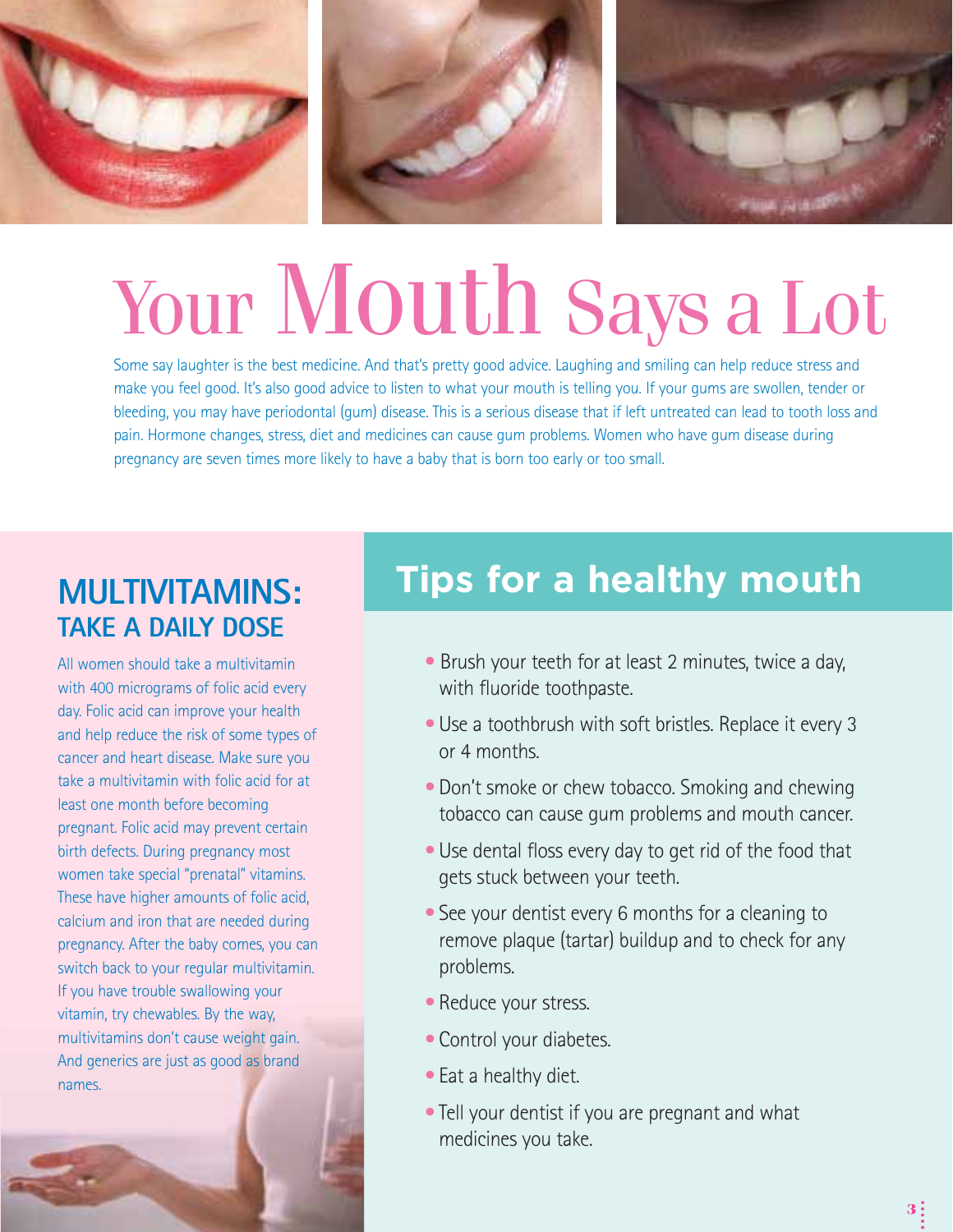

## **What's in your future?**

**Do you dream of a big family with lots of children? Or is one or two enough? Even if you just had a baby, it's important to start thinking about your plans for the future.** 

#### **MAKE YOUR PLANS**

Almost half of all pregnancies are unplanned. An unplanned pregnancy can cause a lot of stress. Stress may hurt the health of you and your baby. If you wait at least a year and a half between having a baby and getting pregnant again, you have a better chance of having a healthy baby.

Think about some important questions.

How many children do you want to have? \_

How far apart do you want their ages to be? \_\_\_\_\_\_\_\_\_\_\_\_\_

How will you prevent an unplanned pregnancy?

(For information about how to keep from getting pregnant, see the chart below.)

 $\_$  , and the set of the set of the set of the set of the set of the set of the set of the set of the set of the set of the set of the set of the set of the set of the set of the set of the set of the set of the set of th

#### **CHOOSE THE METHOD THAT'S RIGHT FOR YOU**

It's no secret; if you have sex, you can get pregnant. Whether you just had a baby, have not had a period since your baby was born, or are breastfeeding, you can still get pregnant.

There are many kinds of birth control. Each kind has advantages and disadvantages. Look at the chart below to decide what might be right for you. Then talk to your doctor. Don't be afraid to ask lots of questions. Remember to ask how each method works and how to use it correctly.



| <b>Birth Control Method</b>                    | <b>How it Works</b>                                                                                                                                | Advantages                                                                                                           | <b>Disadvantages</b>                                                  |
|------------------------------------------------|----------------------------------------------------------------------------------------------------------------------------------------------------|----------------------------------------------------------------------------------------------------------------------|-----------------------------------------------------------------------|
| Abstinence<br>(not having sex)                 | No semen enters the vagina.                                                                                                                        | It's free. Is the only way to be<br>sure not to get pregnant. Prevents<br>sexually transmitted infections<br>(STIs). | May not be realistic if you<br>have a regular partner.                |
| The pill, patch, Nuva Ring<br>and Depo Provera | Stops your ovaries from releasing eggs.<br>You must get them from your doctor.                                                                     | Very effective if used correctly.                                                                                    | Does not prevent STIs.                                                |
| Intrauterine Device (IUD)                      | Your doctor puts it in the uterus to stop sperm<br>from joining with the egg. You must get it<br>from your doctor.                                 | Very effective. No need to<br>remember to use it since it's<br>always in place.                                      | Does not prevent STIs.                                                |
| Condoms                                        | "Rubber" placed over the penis or in the vagina<br>to block egg and sperm from mixing.                                                             | Prevents STIs if used correctly.<br>Can get at the store.<br>Very effective if used correctly.                       | Some people don't like how<br>they feel.                              |
| Diaphragm                                      | A small cup covers the opening of the uterus<br>to stop sperm from entering. Use with spermicidal<br>foams and creams. Must be fitted by a doctor. | Effective if used correctly.                                                                                         | Does not prevent STIs.                                                |
| Spermicidal Foams and<br>Creams                | Put it in your vagina right before sex to<br>kill sperm.                                                                                           | Can get at the store.                                                                                                | Not very effective at preventing<br>pregnancy. Does not prevent STIs. |
| Sterilization                                  | A medical procedure (surgical or non-surgical)<br>permanently stops sperm from reaching eggs.                                                      | Extremely effective in<br>preventing pregnancy.                                                                      | Does not prevent STIs.                                                |

**Remember that most local health departments have free or low-cost birth control options.**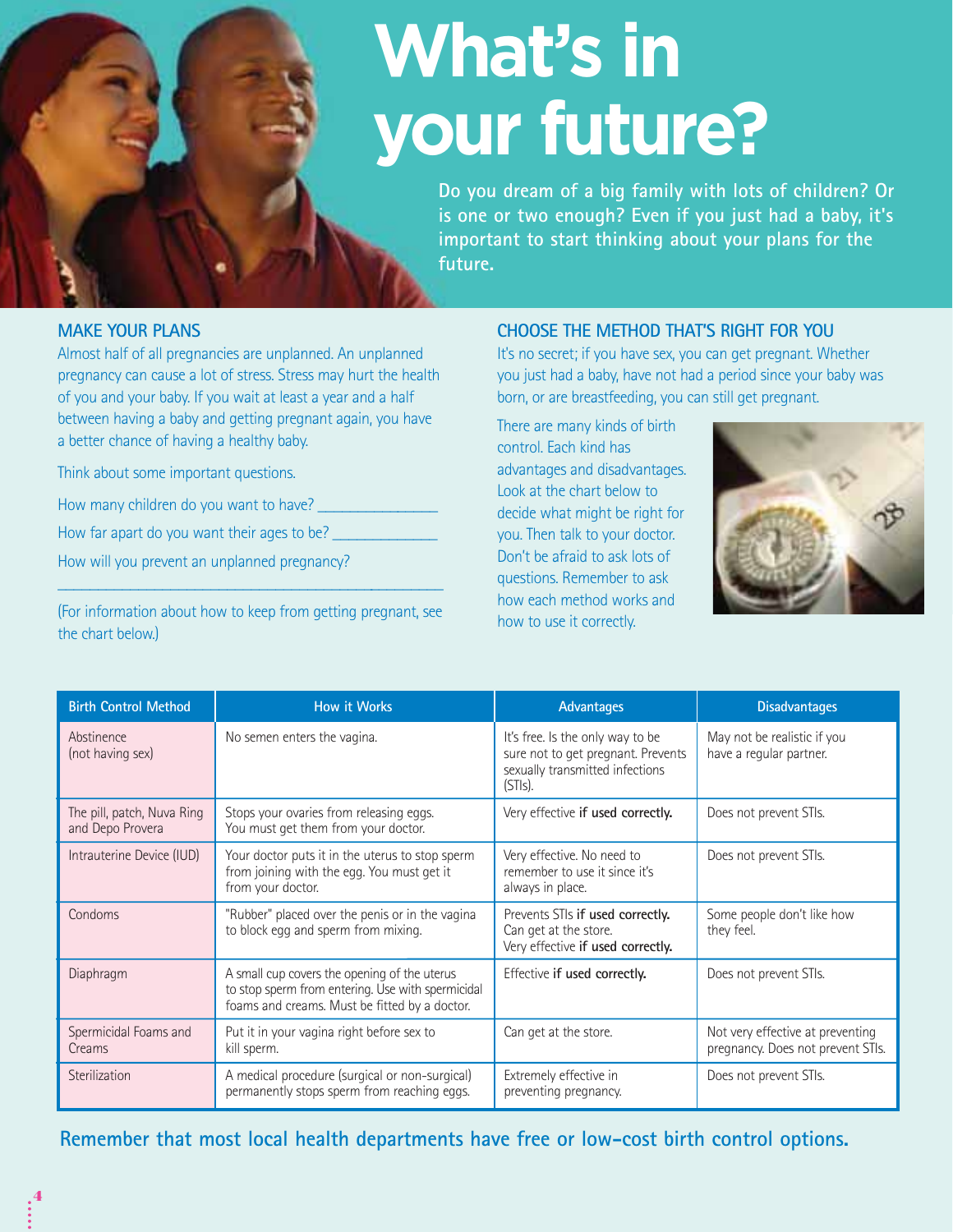#### **TRACKING YOUR CYCLE**

From about age 11 to 50, a woman menstruates (gets her period) once a month. During menstruation, blood, an egg and the lining of her uterus are released. Every woman's monthly period is different. Some women have light periods, and some have heavy ones. Some women's periods last just a few days, and some women's last a week. Doctors use the dates of your period to help determine if you are pregnant and when you became pregnant. You can still have your period and be pregnant. You can also miss or be late with your period and not be pregnant.

Keeping track of your monthly period is a good way to understand your body. It will also help you know what is normal for you. All you need is a calendar. Each month, mark the day that your period starts. Then mark the day it ends. Write down anything that you notice about your period (for example, if your flow was heavy or light). After a few months of keeping track, look back at your calendar. How long does your period usually last? How many days between periods? Do you notice anything else?



## **Getting Personal**

#### **AFTER THE BABY**

The first period after the birth of a baby is different for every woman. You may have bleeding off and on for the first six weeks as your body starts to recover. If you are breastfeeding, your period might not come back for many months. If you are not breastfeeding, your period will probably come back four to eight weeks after your baby is born. Remember, even if your period hasn't come back yet, you can still get pregnant. Use birth control to prevent an unplanned pregnancy. If you miss a

#### **THE WET SPOT**

It's normal to have some wetness or "discharge" from your vagina. The amount is different for each woman. The amount even changes during each woman's monthly cycle. Knowing what is normal for you can help you notice when there is a problem. Call your healthcare provider if your discharge causes itching, swelling, burning, smells bad or is not clear in color. This could mean that you have a vaginal infection. To learn more about vaginal infections, turn to page 6.

#### **THE TRUTH ABOUT DOUCHING**

Some women think they must douche to get rid of their discharge or to feel fresh. But normal bathing in a tub or shower is enough to keep your vagina clean.

- **Q:** If it makes me feel clean, what's wrong with douching?
- **A:** Your vagina has "good bacteria" that helps you fight against "bad bacteria" (disease and infection). Douching washes away good bacteria. This allows the bad bacteria to grow. Douching is also linked to vaginal infections. Douche only if your doctor tells you to.
- **Q:** What about using sprays, wipes, powders or other products to get that extraclean feeling?
- A: Some products, especially scented ones, can lead to problems. Wear panties with a cotton lining and comfortable (not tight) clothes. Keep clean and dry. Make sure you talk with your healthcare provider about any concerns or changes.



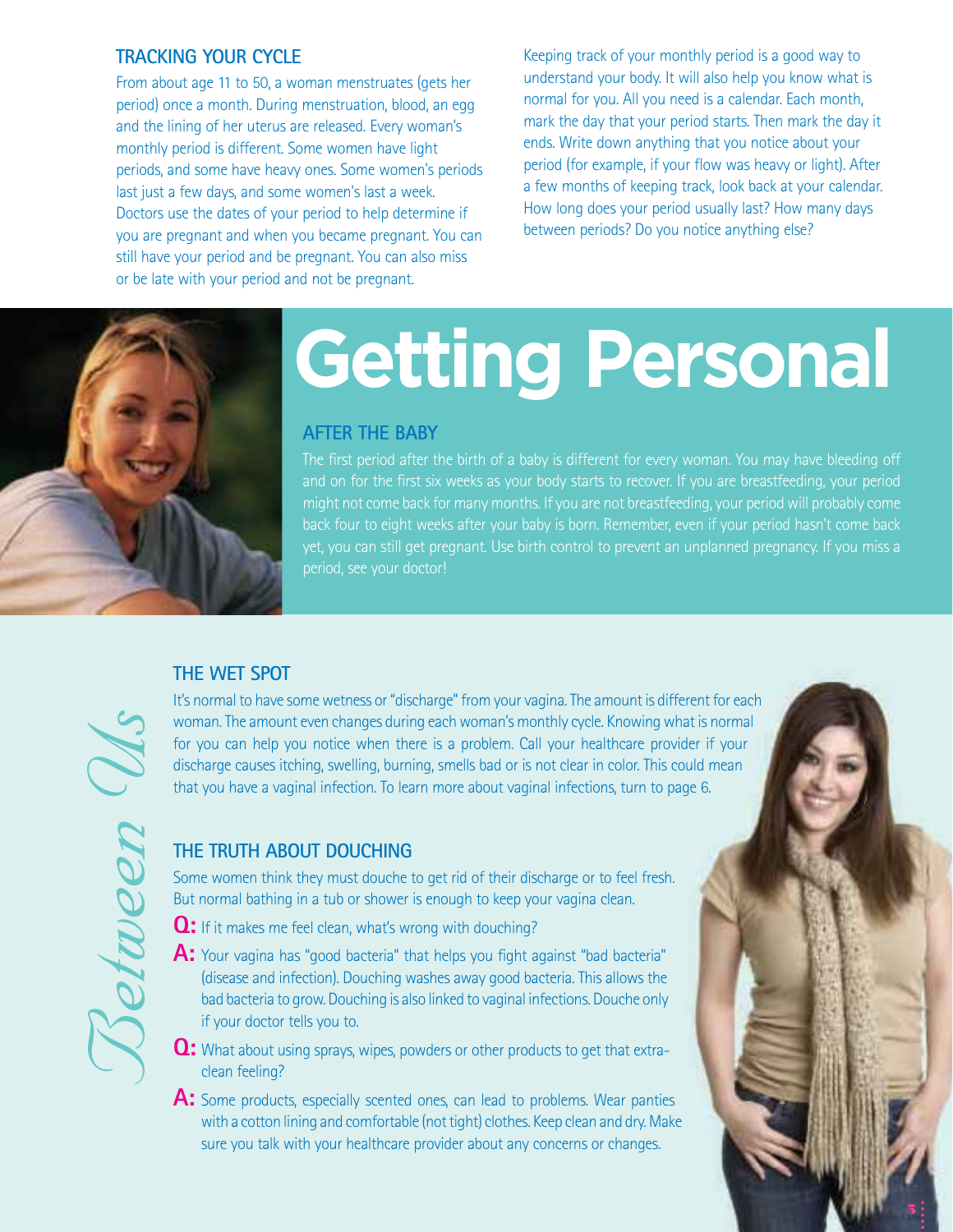

**PAY ATTENTION TO YOUR BODY STIs can cause serious health risks and problems for women.** 

#### COULD IT BE AN STI?

Sexually transmitted infections (STIs) are passed through sexual or "close" contact with an infected person. This means you can get an STI in your mouth, vagina or genital area (the area near your vagina) — even without having vaginal sex.

#### **Symptoms**

Some infected women may not have symptoms. Or symptoms may show up weeks or months after sex or close contact. If you have any of the symptoms listed below, see your healthcare provider as soon as possible.

#### **Prevention and Treatment**

With or without symptoms, STIs don't get better if they are not treated. Not having sex or close contact with infected people is the

best way to prevent an STI. Sometimes people do not know or do not tell if they are infected, so always use a condom correctly. Delayed treatment could cause pelvic inflammatory disease (PID) which could make it hard for you to get pregnant or cause other serious health complications.

If you think you have an STI and are breastfeeding, let your healthcare provider know. Some infections and the medicines used to treat them can be passed to your baby through breast milk.

## STIs: Know the Facts

| <b>Sexually Transmitted Infection</b>                             | <b>Vaginal Discharge</b>                                         | <b>This Could Cause</b>                                                                                                                                         |
|-------------------------------------------------------------------|------------------------------------------------------------------|-----------------------------------------------------------------------------------------------------------------------------------------------------------------|
| <b>Bacterial Vaginosis (BV)</b>                                   | White, gray or thin with a smell.                                | Pain or burning when peeing. Itching around<br>the vagina.                                                                                                      |
| Candida (yeast infection)                                         | Cottage cheese-looking discharge.                                | Pain when peeing or having sex. Itching and<br>burning of the vagina.                                                                                           |
| Chlamydia                                                         | Heavy vaginal discharge.<br>Bleeding between periods.            | Pain or burning when peeing. Pain during sex.<br>Problems getting pregnant.                                                                                     |
| <b>Genital Herpes</b>                                             | May have more "normal" discharge<br>than usual.                  | Flu-like feelings. Painful sores. Burning, itching or<br>swelling of the vagina or areas close by.                                                              |
| <b>Genital Warts (also called</b><br>Human Papillomavirus or HPV) | May have more "normal" discharge than usual.                     | Visible warts in the vagina and the areas close by,<br>including the thighs.                                                                                    |
| <b>Gonorrhea</b> ("The Clap")                                     | Yellow, sometimes bloody discharge.<br>Bleeding between periods. | Pain during sex. Pain or burning when peeing.<br>Problems getting pregnant.                                                                                     |
| Hepatitis B (HBV)                                                 | None. Pee may be dark.<br>Pale bowel movements.                  | Headaches and muscle aches, stomach pain.<br>Loss of appetite. Nausea, vomiting, and diarrhea.                                                                  |
| HIV - GET TESTED!                                                 | May not have symptoms for 10 years or more.                      | HIV causes AIDS.                                                                                                                                                |
| <b>Syphilis</b>                                                   | May have more "normal" discharge<br>than usual.                  | Muscle aches, fever, sore throat, headaches and<br>swollen glands. Painless sores. Skin rashes, patchy<br>hair loss and weight loss. Problems getting pregnant. |
| Trichomoniasis ("Trich")                                          | Yellow, green or gray discharge, with a<br>strong odor.          | Pain during sex and when peeing. Itching<br>around the vagina and nearby areas.                                                                                 |
| Urinary Tract Infection (UTI)                                     | None. Pee may be cloudy or reddish.                              | Pain or burning when peeing. Feeling the urge<br>to pee, but only passing small amounts.                                                                        |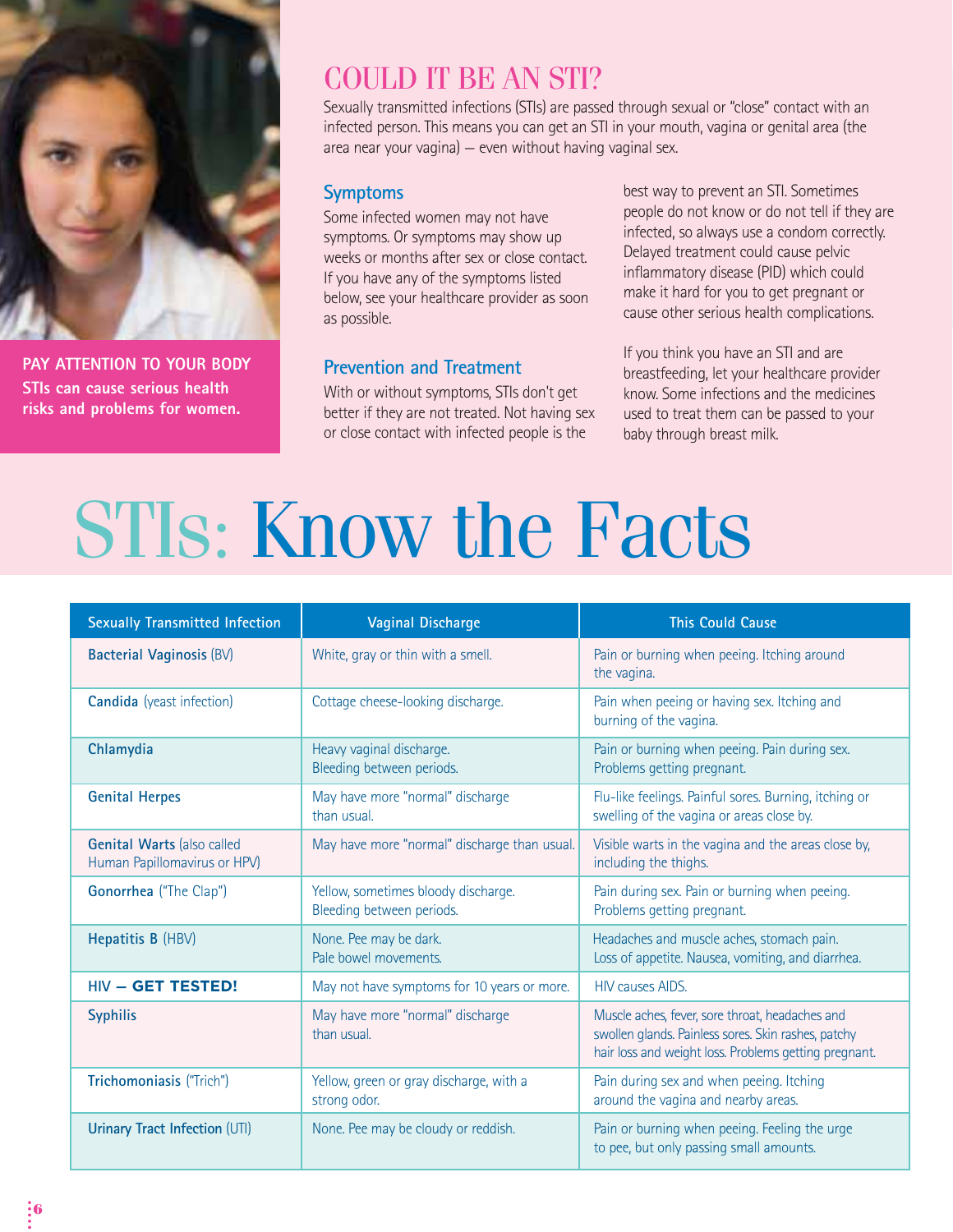## **Go Natural** *…It's Best for You and Your Baby*

While you were pregnant, you ate healthy foods and followed your doctor's advice. Now that your baby is here, continue giving the can save money by not buying artificial milk and bottles. Your milk baby for the first 6 months. It tastes great, is easy to digest and helps your baby's brain grow. As your baby continues to grow and develop, add solid foods and continue breastfeeding until your baby is **at least** 1 year old.

#### **Check it out…**

Moms who do not breastfeed may have a higher risk of:

- Type 2 (adult) diabetes, especially if they had gestational diabetes.
- postpartum depression.
- breast and ovarian cancer.

Nursing a baby is a loving, caring, enjoyable experience. It helps you relax and feel closer to your baby. Moms feel proud that their babies grow as a result of something only they can do! Babies who do not get mother's milk have more allergies, earaches, obesity and diabetes later in life.

Keep in mind that a breast pump can help you when you go back to work. The WIC Program is a great place to get more information on breastfeeding and breast pumps.



Because breast cancer can affect any woman, take a few minutes to check your breasts by completing a breast self-exam every month. Note changes in the way your breasts look and feel. Check your breasts even if you are breastfeeding. Breast cancer is often detected by having a mammogram (an x-ray that detects cancer). Talk to your family; learn about your health history. If cancer is a part of your health history, tell your healthcare provider and ask when and how often you should have a mammogram. Otherwise, it is recommended that women age 40 or older have a mammogram once a year.

#### **HOW TO EXAMINE YOUR BREASTS**

- **CHECK!** Lie down. Place your left arm behind your head. With your right hand, feel the left breast all around using the three patterns shown at right. Then switch hands. Put your right arm behind your head. Check your right breast. Check under your arms, too.
- **LOOK!** Before you get dressed, stand in front of a mirror. Look at your breasts. Do you see changes when you put your hands:
	- down to your side?
	- on your hips?
	- $\bullet$  in the air?

How do your breasts look when you bend over with your hands on your hips? Look closely.

- Do you see lumps or dimples?
- Are there clear drops or blood coming from your nipples?
- Do you feel pain or tender spots?

**If you answer "yes" to any of these, make an appointment with your healthcare provider.**

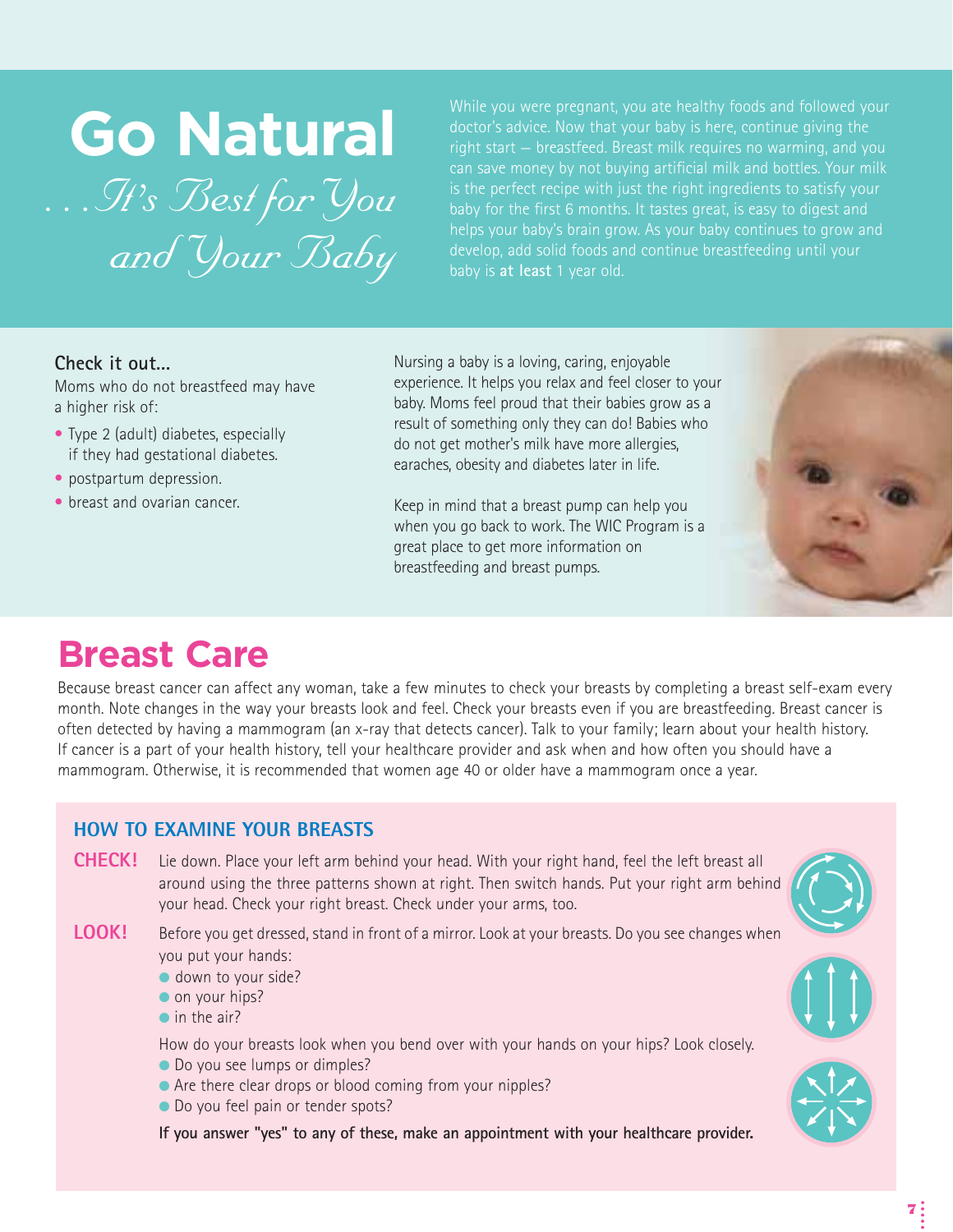# Ready? Set? Aim for a Healthy

#### **Sometimes our bodies need a little reshaping, especially after having a baby.**

If you are trying to lose some of that extra baby-weight, make sure your healthcare provider knows before you get started. Remember, it took time to put on those extra pounds. It will take time to lose them. If you are breastfeeding, keep in mind that your baby eats what you eat. Choose foods that help your baby grow strong.

When you start to lose weight, do it slowly. Aim for about a pound a week. Before you get pregnant again, eat foods that strengthen your body and help you have a healthy pregnancy.

#### **Easy ways to get started**

- **1.** Cut out just one snack each day.
- **2.** Drink water or low-calorie drinks.
- **3.** Show off your family; go for a walk every day.

#### **Easy ways to keep it up**

- **1.** Find an exercise friend.
- **2.** Work your way up to 30 minutes of exercise on most days of the week.
- **3.** Use the Daily Log on the back page to keep track of your progress.

#### **Write down your plan here**

#### *Starting today, I will cut back on eating:*

*\_\_\_\_\_\_\_\_\_\_\_\_\_\_\_\_\_\_\_\_\_\_\_\_\_\_\_\_\_\_\_\_\_\_\_*

*\_\_\_\_\_\_\_\_\_\_\_\_\_\_\_\_\_\_\_\_\_\_\_\_\_\_\_\_\_\_\_\_\_\_\_*

*\_\_\_\_\_\_\_\_\_\_\_\_\_\_\_\_\_\_\_\_\_\_\_\_\_\_\_\_\_\_\_\_\_\_\_*

#### *And tomorrow, I will call \_\_\_\_\_\_\_\_\_\_\_\_\_\_\_\_\_\_\_\_\_ to go for a walk.*

#### **Mix it up**

If your diet needs a change and you don't know how to start, pick one of these easy tips. Then add another in a few days. Keep with it. If you slip up one day, get back on track. By the end of the month, you'll have more energy and will be on your way to reducing your risk of heart disease, diabetes and obesity.

- Eat at the table. Don't drive, watch TV or talk on the phone while you eat.
- Don't skip meals; you may eat too much at your next meal.
- Eat mini-meals when you are hungry.
- Choose small or regular sized portions, not extralarge sizes.
- Replace whole milk products with light or low-fat products.
- Keep healthy snacks at hand. You tend to eat what you can reach.
- Skip fried foods. Eat grilled, baked or steamed ones.
- Pick whole-grain products instead of white bread, pasta and rice.
- Cut the junk food. Grab some fruit instead.

**For the price of a soda from a vending machine you could buy a healthy snack like an apple, banana, orange or low-fat yogurt.**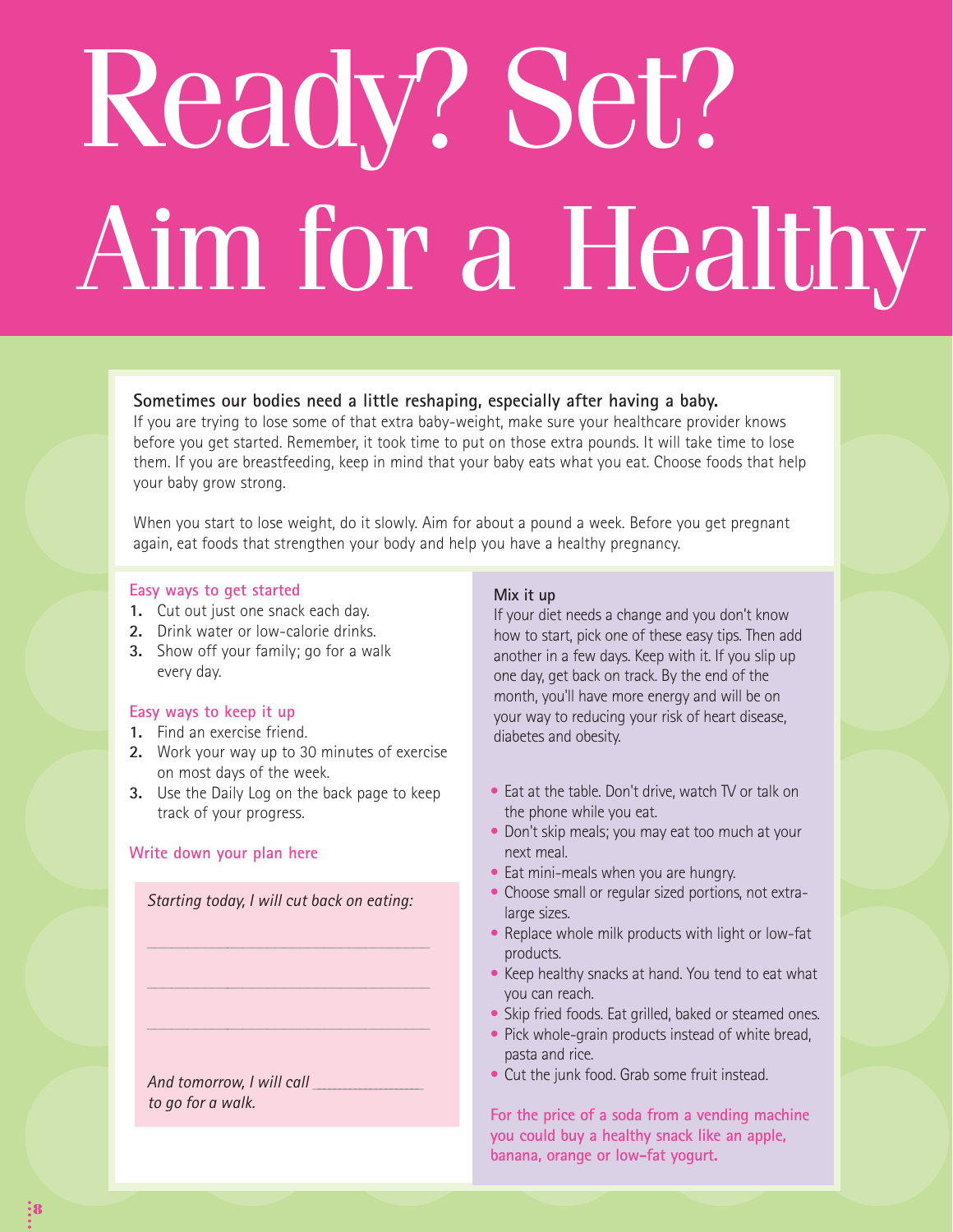# Weight

#### **Body Mass Index (BMI)**

Body Mass Index (BMI) is a number calculated from a person's weight and height. BMI is an easy way to estimate body fatness for most people. It is used to screen for weight categories (underweight, overweight and obese) that may lead to health problems.

| <b>WEIGHT IN POUNDS</b> |                 |     |     |     |     |     |     |     |     |     |     |     |     |     |     |
|-------------------------|-----------------|-----|-----|-----|-----|-----|-----|-----|-----|-----|-----|-----|-----|-----|-----|
| ht                      | 100             | 110 | 120 | 130 | 140 | 150 | 160 | 170 | 180 | 190 | 200 | 210 | 220 | 230 | 240 |
| 5'0''                   | 20              | 21  | 23  | 25  | 27  | 29  | 31  | 33  | 35  | 37  | 39  |     |     |     |     |
| 5'1''                   | 19 <sup>°</sup> | 21  | 23  | 25  | 27  | 28  | 30  | 32  | 34  | 36  | 38  | 40  |     |     |     |
| 5'2''                   | 18              | 20  | 22  | 24  | 26  | 27  | 29  | 31  | 33  | 35  | 37  | 38  | 40  |     |     |
| 5'3''                   | 18              | 19  | 21  | 23  | 25  | 27  | 28  | 30  | 32  | 34  | 36  | 37  | 39  |     |     |
| 5'4''                   |                 | 19  | 21  | 22  | 24  | 26  | 28  | 29  | 31  | 33  | 34  | 36  | 38  | 40  |     |
| 5'5''                   |                 | 18  | 20  | 22  | 23  | 25  | 27  | 28  | 30  | 32  | 33  | 35  | 37  | 38  | 40  |
| 5'6"                    |                 | 18  | 19  | 21  | 23  | 24  | 26  | 27  | 29  | 31  | 32  | 34  | 36  | 37  | 39  |
| 5'7''                   |                 |     | 19  | 20  | 22  | 24  | 25  | 27  | 28  | 30  | 31  | 33  | 35  | 36  | 38  |
| 5'8''                   |                 |     | 18  | 20  | 21  | 23  | 24  | 26  | 27  | 29  | 30  | 32  | 34  | 35  | 37  |
| 5'9''                   |                 |     | 18  | 19  | 21  | 22  | 24  | 25  | 27  | 28  | 30  | 31  | 33  | 34  | 36  |
| 5'10"                   |                 |     | 17  | 19  | 20  | 22  | 23  | 24  | 26  | 27  | 29  | 30  | 32  | 33  | 35  |

**Use this table to calculate your BMI. Find your height in the far left column. Then find your weight in the top row. Where your height and weight meet is your Body Mass Index score.**

**Example, if you are 5 feet 4 inches and weigh 140 pounds, you are in the green zone and have a healthy weight.** 

#### **If your BMI is 18 or less:**

You are underweight for your height. You may get sick more often and be at high risk for weak bones (osteoporosis). Ask your healthcare provider if you need to gain weight and what to eat. Be active every day.

#### **If your BMI is between 19 and 24:**

Congratulations. Your weight is in the normal range. Staying in this range reduces your risk of diseases like diabetes and high blood pressure. To keep your healthy weight, eat lots of veggies, fruits and whole grains. Be active 30 to 60 minutes a day.

#### **If your BMI is between 25 and 29:**

You are in the overweight category. You are at higher risk for high blood pressure, diabetes and heart disease. Even a small weight loss (just 10 percent of your current weight) may help lower your risks. To avoid gaining more weight, eat fewer processed and fast foods. Eat more veggies, fruits and whole grains. Aim for 30 minutes of activity a day.

#### **If your BMI is over 30:**

You are in the obese category. You are at risk for high blood pressure, diabetes, heart disease and some cancers. The higher your BMI, the higher your risk for poor health. Eat more veggies, fruits and whole grains. Talk to your healthcare provider about the best way for you to lose weight.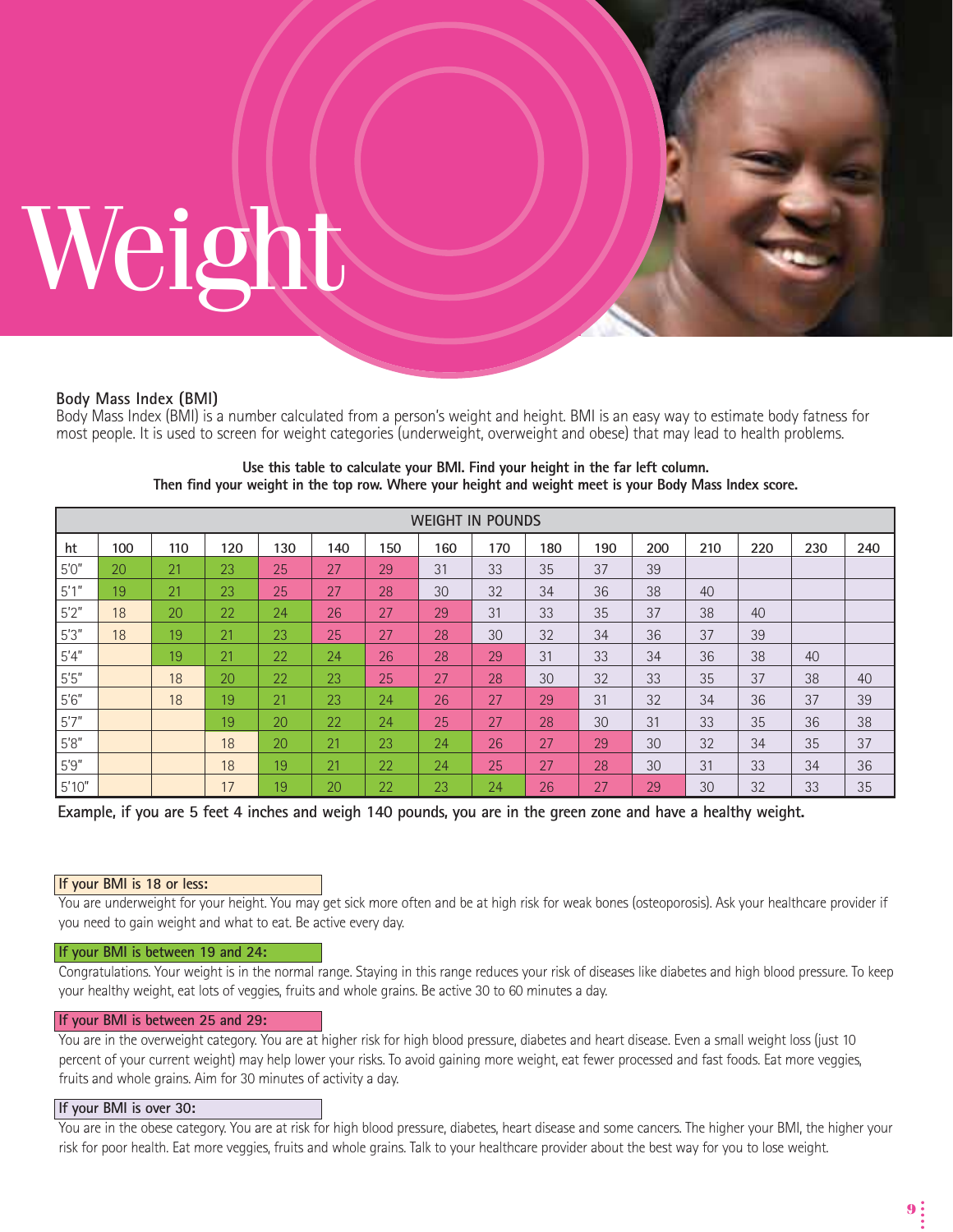**Did you know that mothers who smoke when they are pregnant have babies who are three times more likely to die of Sudden Infant Death Syndrome (SIDS)?** 

# **Breathe Easy**

Have you noticed that more and more public places are banning smoking? Restaurants, hospitals, even outdoor sports arenas have banned smoking. The signs are all around us. Smoking and secondhand smoke are dangerous and cause many health risks, such as lung cancer and heart disease. Smoking can lower your chances of getting pregnant. And if you are pregnant, just imagine how smoking can affect your unborn baby.

Mothers who smoke during pregnancy are at risk of:

- having a baby born too small.
- having a baby born prematurely (too early).

Premature and low-birthweight babies can have life-long disabilities like mental retardation and learning problems. Some babies who are born too early struggle to live. Smoking cigarettes and secondhand smoke are harmful to you, your baby and your family. So why risk your health and the health of your family?

#### **Why get sick from someone else's smoke?**

Do you find it hard to tell friends and relatives not to smoke around you and your family? Don't be afraid or embarrassed to ask someone not to smoke around you. Secondhand smoke can cause health problems like lung cancer and asthma. Breathing secondhand smoke can make it easier to get sick with colds, sore throats, earaches and allergies. Even though you are not the one smoking, the chemicals in the smoke can be just as bad to breathe.

#### **Some Tips to Avoid Secondhand Smoke**

- **Don't allow smoking in your home.** The next time relatives or friends light up around you, let them know that smoking is off limits.
- **Don't allow smoking in your car.** If smokers are riding with you, stop at a rest area or other safe location for them to get out of the car and smoke.
- **Go to restaurants and stores that have a no smoking policy.**

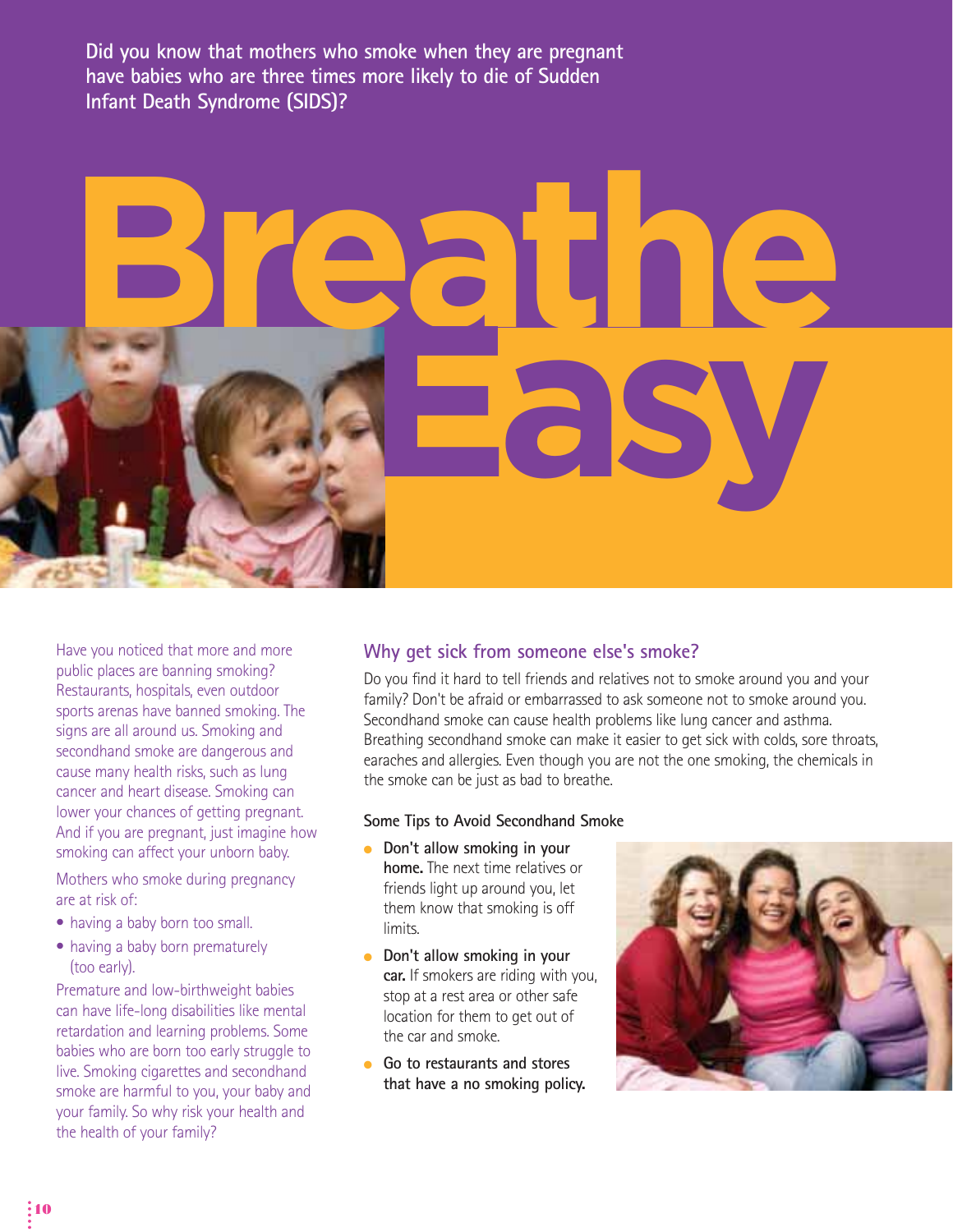#### **SPIT IT OUT… TOBACCO, THAT IS**

There is no safe form of tobacco. Using spit tobacco even for a short period of time can cause cracked lips, bleeding gums, white spots and painful sores on the inside of your mouth. Mouth sores and gums can get infected. These infections can cause your baby to be born too early and too small to be healthy.

If you chew tobacco or use snuff and are breastfeeding, you and your baby get twice the nicotine found in cigarettes.

#### **DRINKING ALCOHOL CAN PUT WOMEN AT RISK OF DEVELOPING:**

- breast cancer
- brain damage and memory loss
- sexually transmitted infections
- depression/anxiety
- heart disease

## **How Much Alcohol is Too Much?**

"Oh, just one little drink won't hurt." One little drink can turn into a habit of drinking. Alcohol, like other drugs, affects the way your mind and body work. Women's bodies are much more sensitive to the affects of alcohol and more easily damaged by alcohol than men's. Pregnant women who drink may put their unborn babies at risk of fetal alcohol syndrome (the number one cause of preventable mental retardation). If you drink and are of childbearing age, see your healthcare provider about the best birth control for you. Planning when to become pregnant will allow you time to stop drinking. **Be responsible, careful and informed about drinking.**

#### **Breastfeeding … If you smoke, drink or do drugs … Your baby does too!**

If you are breastfeeding, congratulations! You are giving your baby a great start and the best nutrition there is. Here are some important things to know while breastfeeding:

- Most over-the-counter and prescription medicines are safe. Always let your healthcare provider know about any medicines you are taking (even birth control pills).
- Choose caffeine-free drinks whenever possible.
- Avoid alcohol. The alcohol you drink goes into your milk and to your baby.
- Do not smoke. Chemicals from cigarettes, including the drug nicotine, pass through your breast milk to your baby. It is best to quit smoking, 1-800-QUIT-NOW (1-800-784-8669). If you are having trouble quitting, talk to your doctor about options that will allow you to continue breastfeeding.
- Never use street drugs. Even small amounts of drugs in your breast milk can harm your baby. If you use street drugs and breastfeed, get help. Stop breastfeeding until you quit using drugs completely.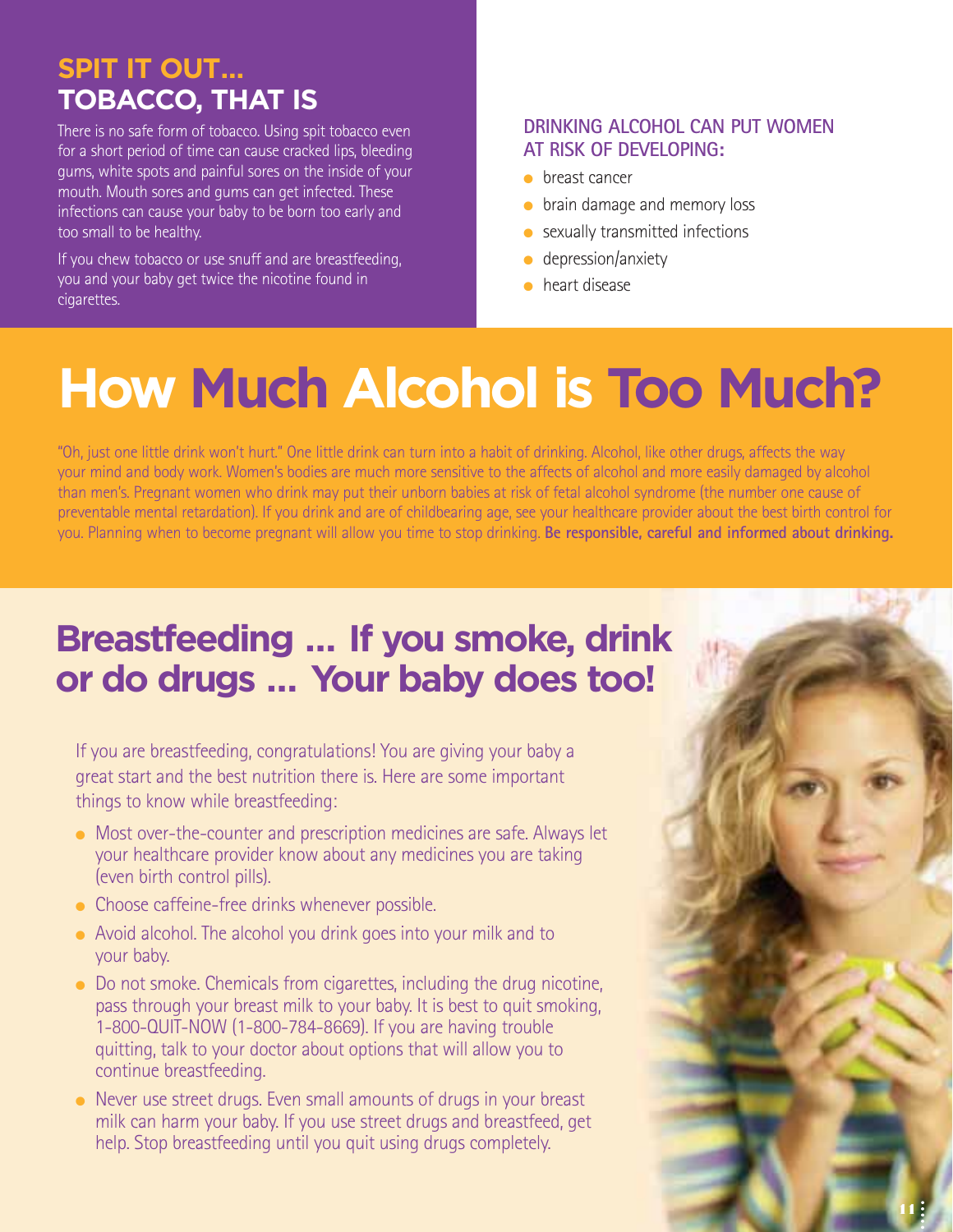### **Plan Your Doctor's Visits and Make Them Count**

**Your healthcare provider can be your friend. Find one you are comfortable with and is easy to talk to. Doctors are busy, but they will take time to answer your questions and talk about your concerns.**

When making your appointments, be clear about the reason(s) for your visit.

**1**

Before you go to your appointment, talk to your family about your health history. Ask about health and medical problems that are in your family, like diabetes, high blood pressure and cancer. Your doctor needs to know what risks may affect you. **2**

Let your doctor know if you are pregnant, nursing or have any kind of chronic illness. **3**

Tell your doctor what prescription medicines, over-the-counter medicines, contraceptives, herbs and vitamins you take and if you are allergic to any medicines. **4**

> If your doctor prescribes a medicine, make sure you understand why you need it and how to take it. Ask for the generic brand to get the lower cost.

**5**

Keep a record of the preventive screenings and tests that you have each year. Record the dates of your menstrual cycle. Your healthcare provider needs to know when to schedule tests and screenings. **6**

Write down a list of questions to ask. Record the answers to look back at later. **7**

#### **ARE YOU AT RISK?**

Do you have high blood pressure or diabetes? Are you overweight or over age 35? If you answered "yes" to any of these, you could put your next pregnancy in danger. See your doctor before getting pregnant again.

Keep your doctor's phone number, address and hours of operation handy at home and work. Ask ahead about what to do in case of an emergency.

Develop a relationship with your healthcare providers. They will decide when you need your preventive screenings and immunizations.

**12**

#### **8** Great Checkups! Use this chart as a reminder to see your healthcare provider.

|                         | Schedule Your                                                      | Date<br>Completed | Write down the results and what<br>your healthcare provider said |
|-------------------------|--------------------------------------------------------------------|-------------------|------------------------------------------------------------------|
|                         | Physical Exam                                                      |                   |                                                                  |
| $\overline{\mathbf{2}}$ | <b>Blood Pressure Check</b>                                        |                   |                                                                  |
| 3                       | <b>Cholesterol Test</b>                                            |                   |                                                                  |
| 4                       | Diabetes (Blood Sugar) Test                                        |                   |                                                                  |
| 5                       | Dental Exam and Cleaning                                           |                   |                                                                  |
| 6                       | Pap Test and Pelvic Exam                                           |                   |                                                                  |
| 7                       | HIV/AIDS and Other Sexually<br>Transmitted Infections (STIs) Tests |                   |                                                                  |
| 8                       | Mammogram<br>(x-ray of breast)                                     |                   |                                                                  |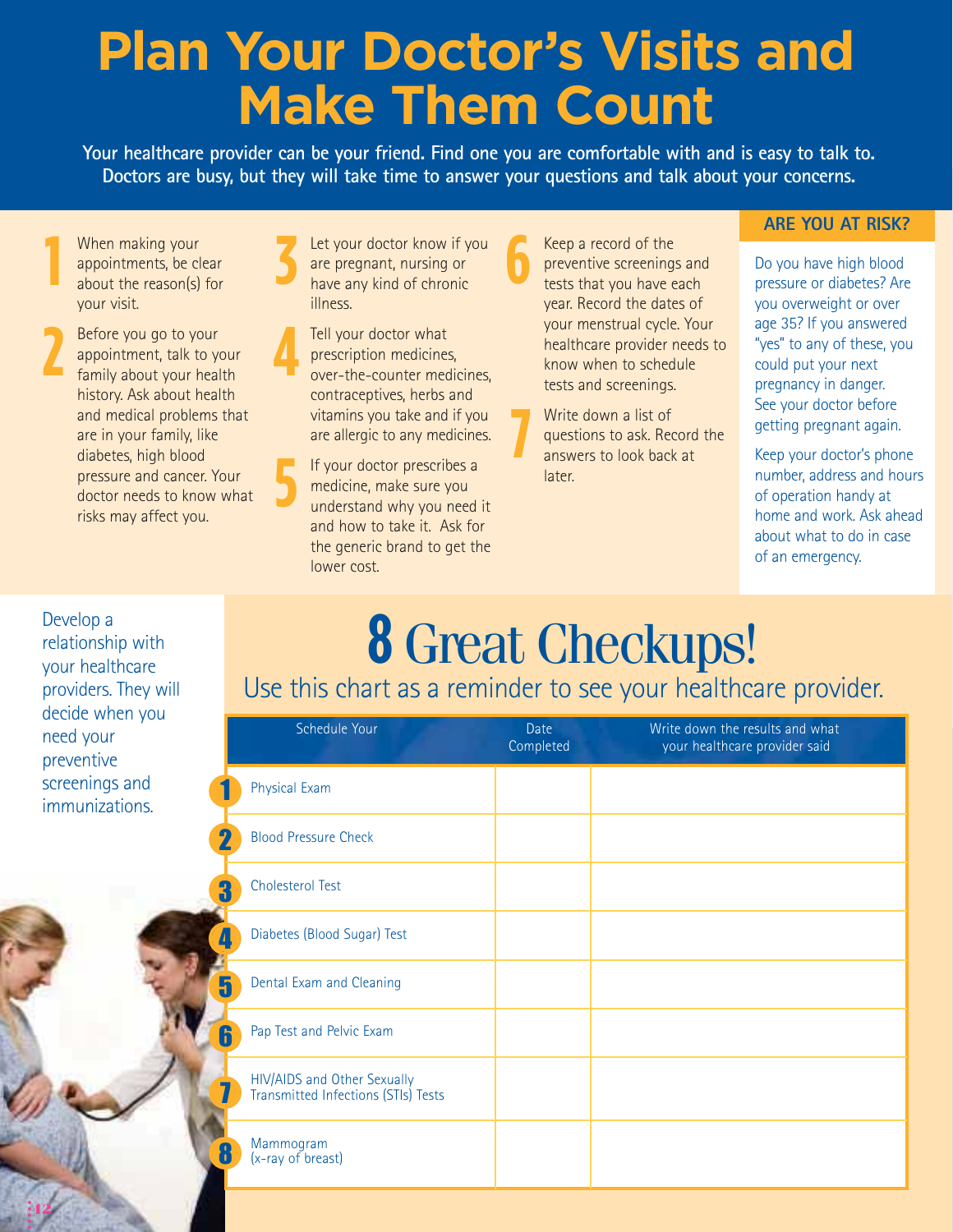## **Immunizations … Are You on Track?**



#### Your **Vaccination** Record

**A vaccination record helps you remember which shots you've had and when. Your healthcare provider will give you a form to keep track of your shots and your children's shots. Keep the records in a safe place where you can find them. An up-to-date immunization record is needed for most day cares and schools. You may need to show an immunization record for some jobs.**

#### **YOUR BEST SHOT AT BEING HEALTHY**

Let's be honest. No one likes getting shots. But shots (also called vaccinations or immunizations) are one of the most important ways to protect against many serious illnesses.

Vaccinations protect against illnesses like measles, mumps, polio, whooping cough and chicken pox. These illnesses are serious for everyone but can be even worse for young children. That's why vaccinations start right after babies are born. Make sure your baby has regular checkups. That will help you make sure your baby gets his or her shots on the right schedule.

#### **NOT JUST FOR KIDS**

Every year, adults get sick or die from illnesses that could have been prevented with a vaccination. That's why adults and teens need shots, too. Teenagers need shots before entering certain grades. Colleges require some immunizations too. Adults also need booster shots for tetanus as well as immunizations to protect against pneumonia, flu and other health problems. But, if you are pregnant or want to become pregnant, tell your healthcare provider before getting any shots. Pregnant women should not get certain immunizations.



#### **HOW TO DETECT CERVICAL CANCER EARLY**

You've already learned that Pap tests (also called Pap smears) are an important checkup for women. Women should get a Pap test every year, starting at age 18 or when they become sexually active. Pap tests check for cervical cancer. The cervix is the opening to the uterus (where a baby grows while you are pregnant). When cancer cells grow on the cervix, this is called cervical cancer.

Sometimes there are no symptoms of cervical cancer until the cancer is far along. Pap tests catch cervical cancer early, when it's most treatable. That's why it's important to get a Pap test every year. It's the only way to catch cervical cancer early.

#### **Did you know?**

- Pap tests are easy and quick.
- Pap tests don't hurt.
- Pap tests reduce your risk of dying of cervical cancer.
- You can get a Pap test even if you don't have health insurance. Many clinics and health departments will do the test for free or little cost.

Most cervical cancers are caused by the human papilloma virus (HPV). There is a new vaccine to prevent the virus in girls and young women. Talk to your doctor about the HPV vaccine, or call 1-800-4-CANCER to get more information.